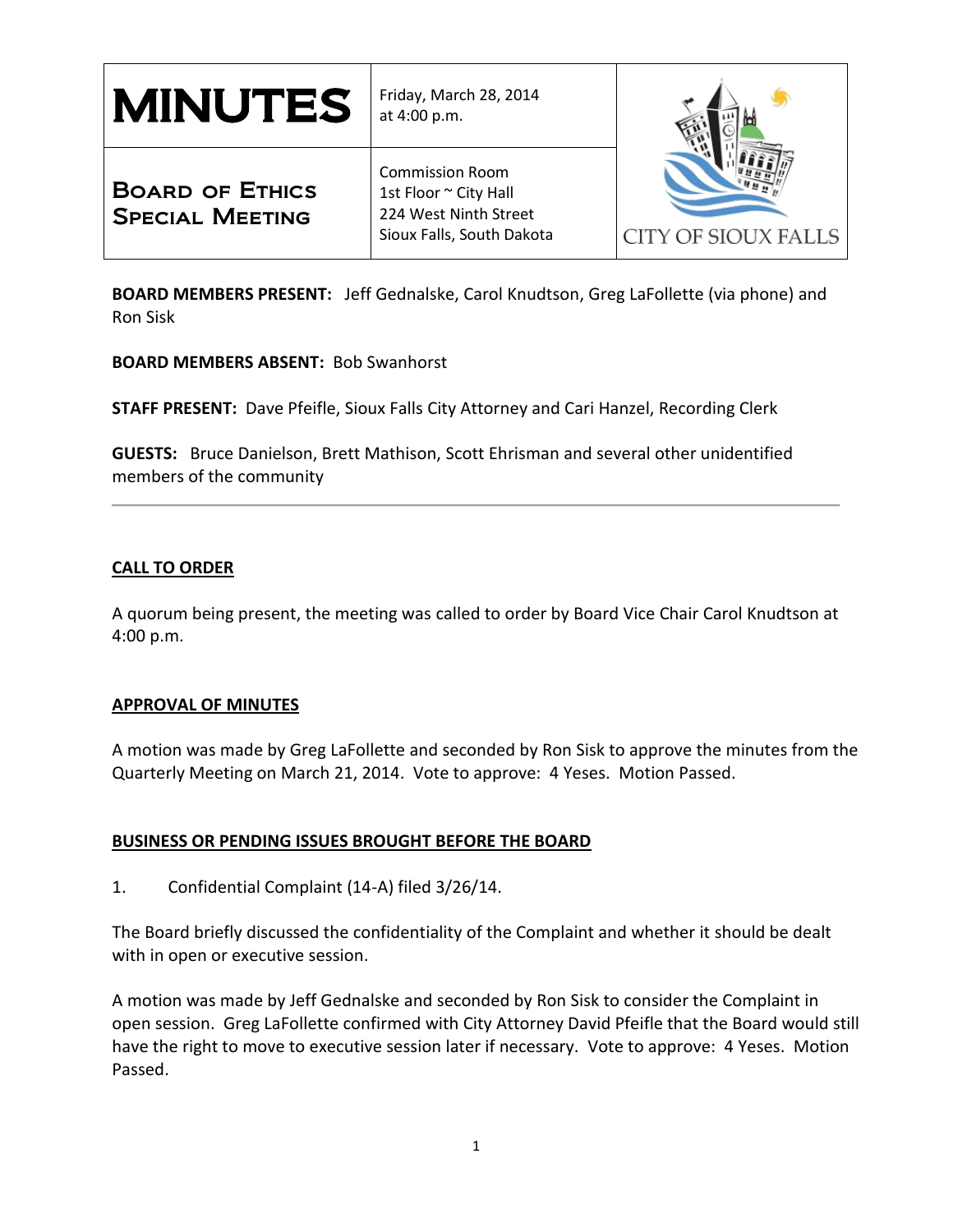A motion was made by Jeff Gednalske and seconded by Ron Sisk to approve opening the records for public discussion and consideration. Vote to approve: 4 Yeses. Motion Passed.

The following documents were then distributed to the Board members with copies made available to the public:

- a. Board of Ethics Complaint 14-A filed by Bruce Danielson on March 26, 2014;
- b. § 38.021 of the Ordinances of Sioux Falls, SD;
- c. § 3.03 of the Charter of Sioux Falls, SD;
- d. Executive Order 12-24; and
- e. Special Council Meeting Agendas for the following dates:
	- 1) March 23, 2006;
	- 2) March 27, 2008;
	- 3) March 26, 2009;
	- 4) March 24, 2010;
	- 5) April 13, 2011;
	- 6) May 3, 2012;
	- 7) April 25, 2013; and
	- 8) March 26, 2014.

David Pfeifle identified individuals present for the benefit of Greg LaFollette, who was participating in the meeting via speaker phone.

Carol Knudtson read the Complaint on the record.

Bruce Danielson made a presentation to the Board concerning the allegations in his Complaint, claiming that the Mayor's State of the City Address before the Council on March 26, 2014 was a campaign speech using propaganda, props and a PowerPoint, all of which was aired on CityLink.

The Board questioned whether Mr. Danielson objected to the information presented by the Mayor as being inaccurate or inappropriate, to which Mr. Danielson responded both.

Mr. Danielson alleged that the Mayor did not cover what his predecessors have covered in past State of the City addresses.

David Pfeifle questioned Mr. Danielson about a press release that was issued regarding the Complaint as the press release was issued when the Complaint was still deemed confidential. Mr. Danielson admitted to issuing the press release and apologized, indicating that he did not realize that was improper.

Copies of the press release were passed out to the Board members and made available to the public at this time.

The Board asked Mr. Danielson if there was any way in which the Mayor could make a State of the City address and meet his criteria for presentation. Mr. Danielson responded that it would have been acceptable only if presented three months before or three months after the election.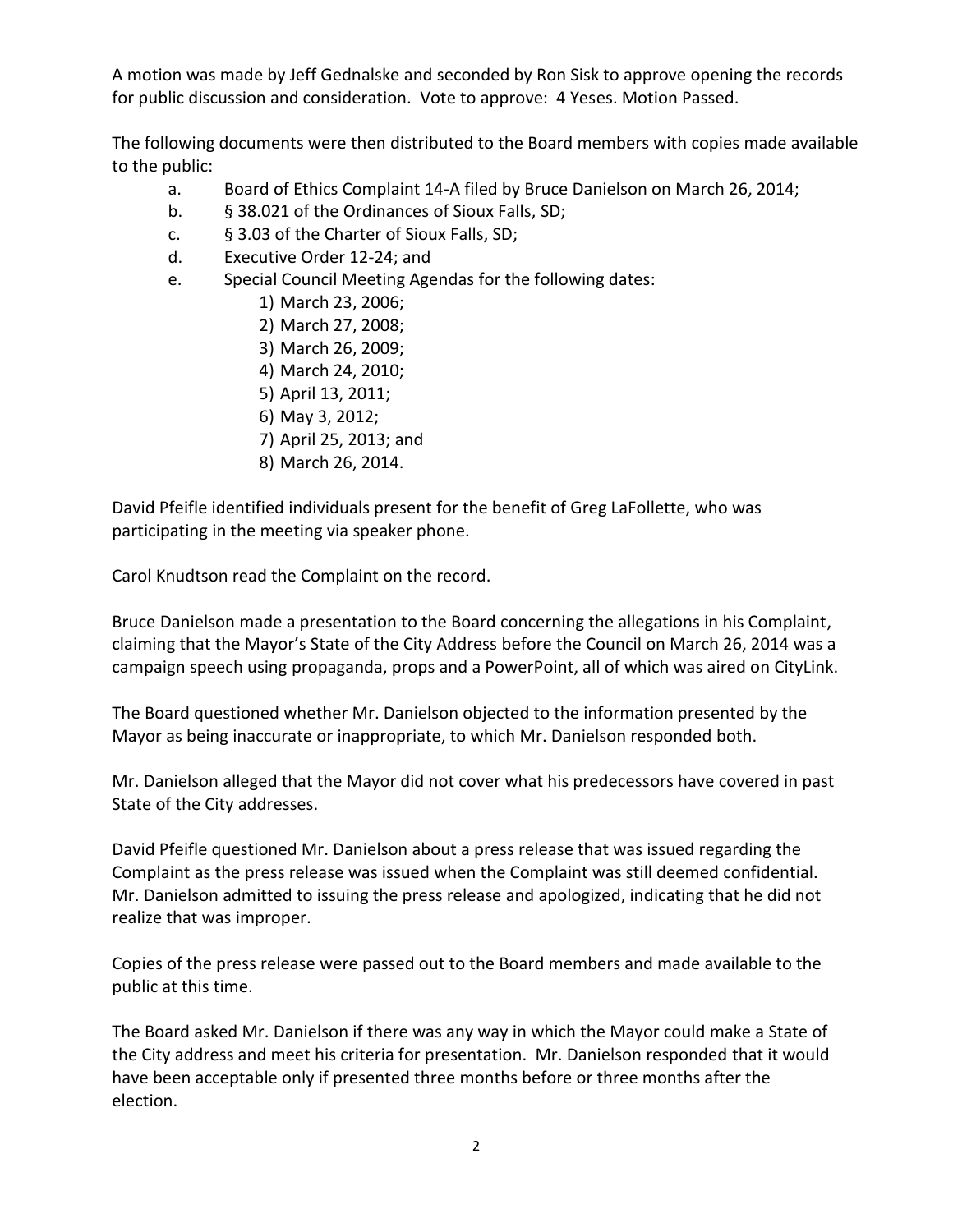When asked if it was just a matter of timing, Mr. Danielson stated that all the Mayor presented was "campaign bluster".

When questioned about when he filed the Complaint, Mr. Danielson advised the Board that he filed the Complaint at 1:30 or 1:31 p.m.

When the Board asked how Mr. Danielson could file a complaint based on content when he had not yet heard the Mayor's State of the City address, Mr. Danielson indicated that he was preemptive.

The Board acknowledged that the State of the City address is done at a formal City Council meeting.

Ron Sisk acknowledged some sympathy for the spirit of the Complaint; however, he did not see a basis for it.

Mr. Danielson claimed that the address violated propriety and precedent.

The Board reviewed the previous agendas of the City Council meetings where the State of the City address was presented and noted that in the last eight years it has been presented around the same time of year.

Brett Mathison, the Multimedia Support Manager for the City of Sioux Falls, made a presentation to the Board regarding the programing of CityLink.

Mr. Mathison explained how certain shows are pulled 90 days before an election based on the guidelines set forth in Executive Order 12-24.

Mr. Mathison informed the Board that the annual State of the City address has been recorded and rebroadcast every year since 1999.

Mr. Pfeifle advised the Board that the Charter requires the Mayor to present an annual State of the City Address but does not set a date for it; he further informed the Board that historically, once the financial information is made available from the Finance Department, the address is given shortly thereafter. The release of the financial information drives the timing of the delivery of the address. In the present instance, the Director of Finance released the financial information of the City two weeks prior to the State of the City address.

The Board discussed the content of the Mayor's address and reviewed the topics covered in his PowerPoint.

Mr. Mathison informed the Board that the content of Mayor Huether's State of the City address was pretty typical of previous years' addresses.

The Board discussed the fact that the Complaint did not identify an accused, but appeared to be addressed to the City and CityLink.